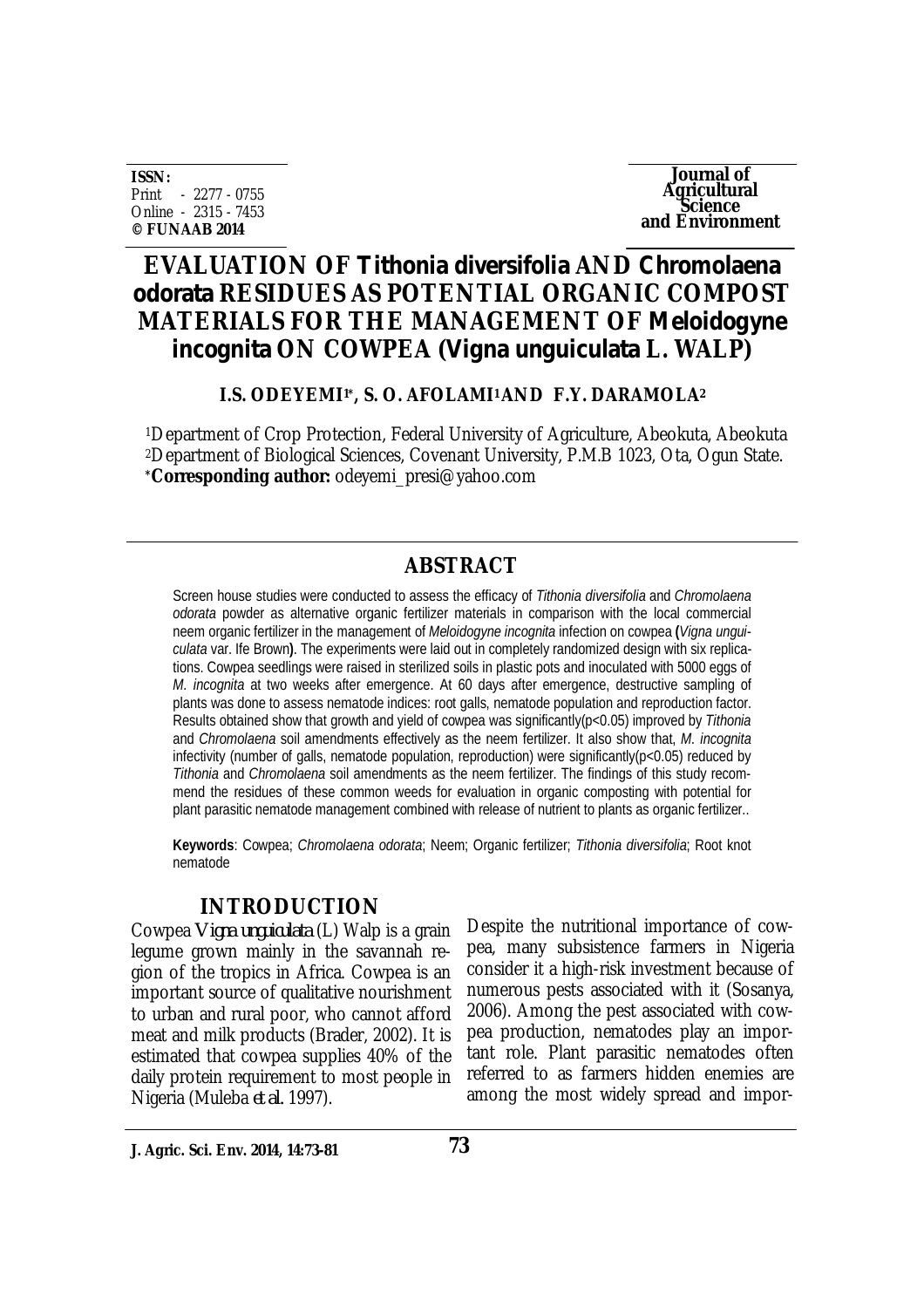I.S. ODEYEMI, S. O. AFOLAMI AND F.Y. DARAMOLA

tant pest causing yield loss (Adesiyan *et al*., 1990).

Root knot nematode have been implicated in the low yield being recorded on the field in cowpea production (Ogunfowora, 1976; Bridge,1981; Babatola and Omotade, 1991). The most important of the species of *Meloidogyne* pathogenic in cowpea is *M. incognita*. The southern Root knot nematode, *Meloidogyne incognita* causes up to 65-95% reduction in yield and in sever cases total loss can occur in cowpea production (Olowe, 1992; Adesiyan *et al.*, 1990).

Several methods are available for the control of plant parasitic nematodes. The use of synthetic nematicides is superior to all known strategies of nematode control as they are effective and quick in action. Yet their application requires technical skills for environmental safe application. The continued dependence on these chemical substances is also seen as accelerating environmental pollution, threat to live and creation of new socio-economic problems that must be avoided (Atungwu, 2006).

Recent banning of many nematicides has increased the need for development of nonchemical options. Among the alternative strategies, plant residue and organic fertilizer amendments may become an alternative to local farmers in Nigeria because of their low cost, little or no technical-know and the more general positive agronomical effects related to the incorporation into the soil. Use of plant residue and organic fertilizer amendment is known to suppress soil plant parasitic nematode population since many years (Rodriguez – kabana and Hollis, 1965; Rodriguez – kabana *et al.,* 1990). Incorporation of these plant materials is known to influence physical, chemical and

organic properties of the soil leading to a direct impact on plant health and crop productivity (Odeyemi, 2011; Odeyemi *et al.,* 2011; Atungwu, 2006). Also, Mechanism of suppressive action by organic amendment of plant residue and organic fertilizer seem to be related to the release of nemato- toxic compounds and to the increase activity of naturally occurring antagonist (predator and parasites) of nematode pests (Stirling, 1991).

In Nigeria, locally produced organic based fertilizer from agro-industrial, municipal waste and plants materials by Governments and Non-Governmental Organizations are now available in commercial quantities and affordable for subsistence farmers. The reports of Atungwu, (2006); Renco *et al*., (2007); Atungwu and Kehinde, (2008) on suppression of *M. incognita* populations in the soil by neem powder gave a further justification for the inclusion of neem plant in the formulation of organic fertilizer in crop production with added advantage of managing plant parasitic nematodes. Hence the need to exploit other plants with bioactive compounds against plant parasitic nematodes as readily available raw materials for the formulation of organic based fertilizer. *Chromolaena odorata* (L.) King and Robinson and *Tithonia diversifolia* F. Hook are common Asteracea plants in farmers' fields in the southwestern part of Nigeria. They have high biomass production and decompose quickly leading to an improvement of soil properties (Kanmege *et al.,* 1999 and Gachengo, 1997). These plants have been shown to contain bioactive compounds that have nematicidal properties on *M. incognita* (Fatoki and Fawole, 2000; Odeyemi and Adewale, 2011). Besides, these plant species are easy to handle by farmers due to absence of thorns. The present study was therefore set to assess the potential of *Chromolaena odorata* and *Tithonia diversifolia*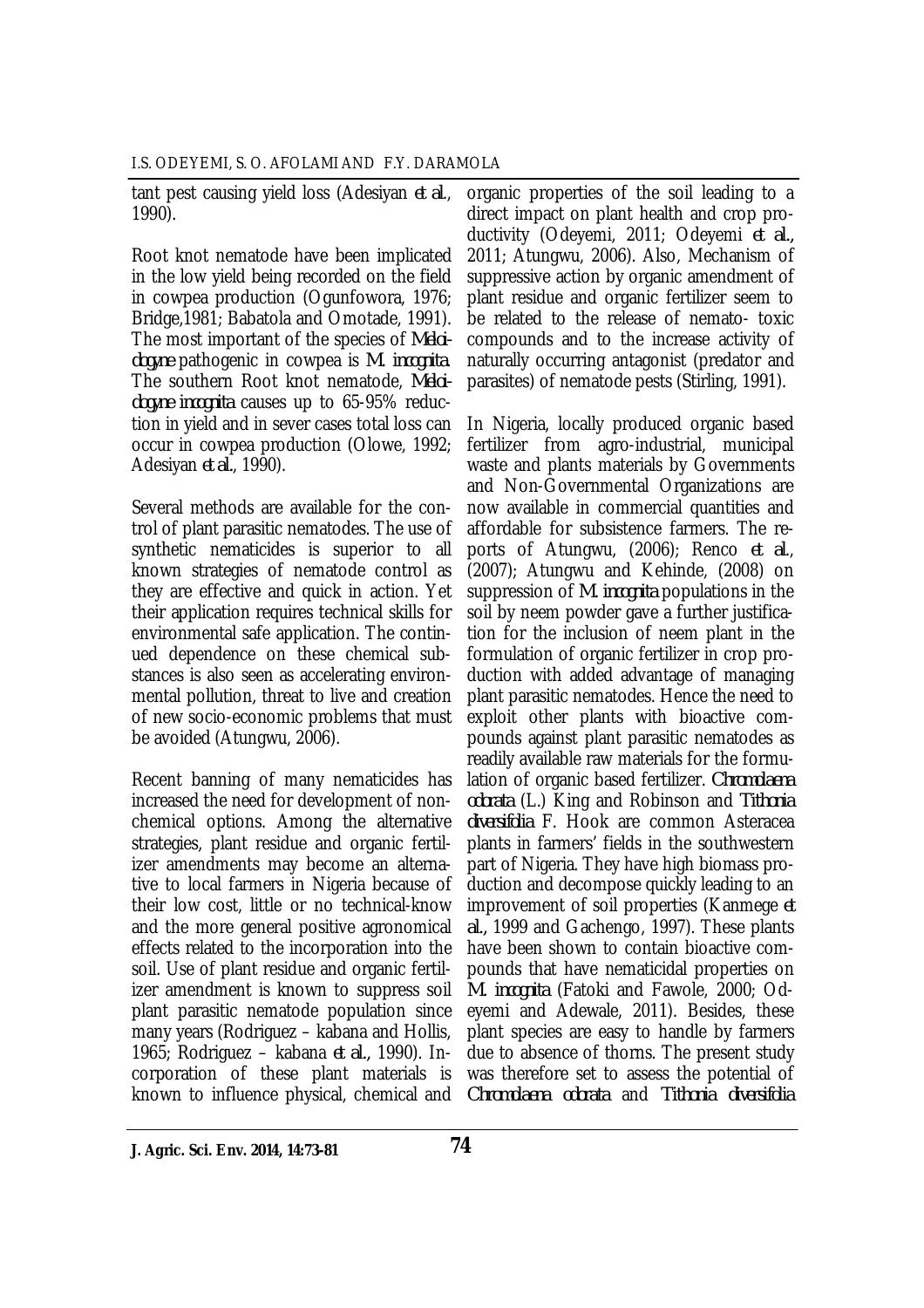residues for root knot disease management in cowpea.

per pot six days after emergence to ensure uniform plant vigour.

## **MATERIALS AND METHODS**

The soil used for the experiment was collected from the field within the premises of the Federal University of Agriculture, Abeokuta, Nigeria. The soil was sandy-loam (80 % sand, 6.2% clay and 13.8 % silt) with a pH of 6.10. The soil was heat sterilized using an electric soil steriliser at 650C for 90 minutes. The soil was then allowed to cool and later stored in jute sacs to rest for six weeks to regain its stability. The experiment was set in a completely randomised design with six replications under screen house condition. Treatments include:

- (i) Nematode-inoculated cowpea with 1 % v/v of *C. odorata* powder
- (ii) Nematode-inoculated cowpea with 1 % v/v of *T. diversifolia* powder
- (iii) Nematode-inoculated cowpea with 1 % v/v of neem fertilizer
- (iv) Cowpea inoculated with nematode only
- (v) Cowpea plant grown in nematode free soil (Control)

*Chromolaena odorata* and *T. diversifolia* plants used were sourced from near-by fields. Preparation of the powder was done by sun -drying the plants for two weeks, after which it was ground to powder.

The soil was thoroughly mixed to ensure homogeneity. Seven-litre plastic pots were filled with 5 kg of the sterilised soil. The soil was mixed with 1% (v/v) of the plant powders or neem fertilizer. The pots were watered daily for 14 days to allow mineralization of the organic substances incorporated. Two weeks after application of the treatments, 2 seeds of cowpea var. Ife Brown were planted per pot, but thinned to one

Eggs of *M. incognita* used as inoculum were sourced from roots of *Celosia argentea* on which pure culture of the nematode was multiplied. Roots of *C. argentea* were thoroughly washed in cool tap-water in order to remove soil. Washed roots were mopped dried with serviette paper and then cut into 1 - 2 cm pieces. Root segments were placed into conical flasks and 0.52% sodium hypochlorite (NaOCl) solution added into each flask, corked with a stopper; and shaken manually but vigorously for 3-4 minutes to dissolve the gelatinous egg matrix (Hussey and Baker, 1973). Eggs freed from the egg sacs in the diluted NaOCl were rinsed under gentle stream of cold tap-water to wash away excess NaOCl and were collected on a 500 mesh sieve. Eggs were calibrated using a Doncaster counting dish under a stereomicroscope and poured into a 500 ml beaker for purpose of inoculation. At 2 weeks after planting, seedlings of cowpea were inoculated with 5000 eggs of *M*. *incognita,* by pipetting the egg suspension into a shallow trench close to the base of each plant and covered lightly with sterilised top soil. At 60 days after inoculation, three replicates of plant roots were gently lifted from the soil, washed using water and manually scored for number of root galls. Juveniles of *M. incognita* remaining in soil were extracted using the Whitehead and Hemming (1965) method. Eggs extracted from the root tissues were counted under stereomicroscope and recorded. The remaining three replicates of the cowpea plants were grown to maturity and harvested to collect yield data. Data collected on growth and yield data for the two experiments were pooled before subjection to analysis of variance (ANOVA) using SAS version 8.1. Statistically different means were

**J. Agric. Sci. Env. 2014, 14:73-81 75**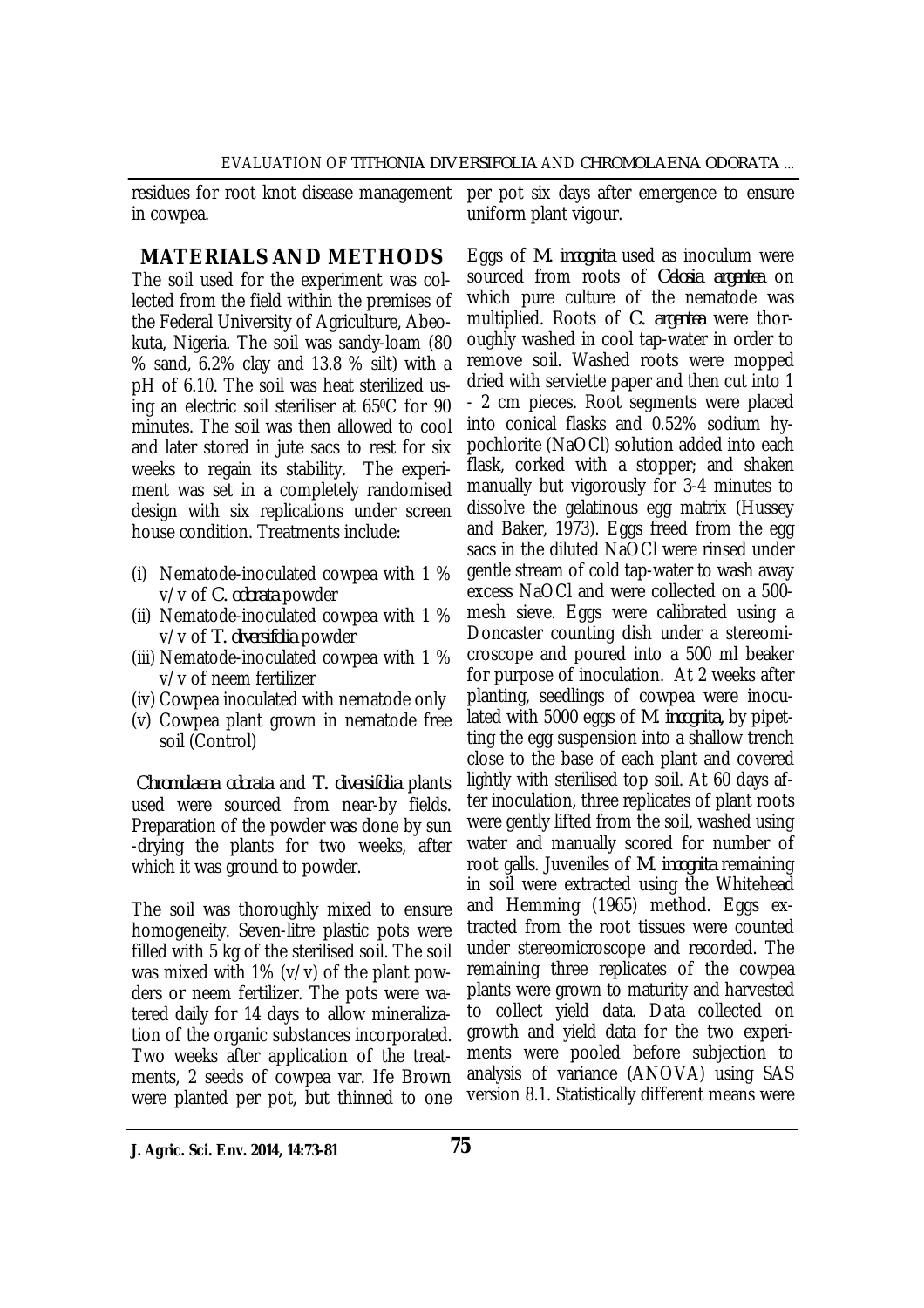(LSD) at 5 % level of probability.

separated using Least Significant Difference ments were heavier than in the *M. incognita* infected only treatment.

### **RESULTS**

The comparative effectiveness of *Tithonia* and *Chromolaena* powder in comparison with neem organic fertilizer on growth and yield parameter of cowpea infected with 5000 eggs of *M. incognita* are presented in Tables 1 - 3 and Figure 1. Two weeks after inoculation, the cowpea plants grown under the various treatments were significantly (p<0.05) taller than cowpea plant infected with *M. incognita* only and this trend was observed throughout the study (Table 1). Also, Cowpea plants grown in *Tithonia* amended soil were tallest compared with plants grown in other treatments despite the pres-<br>ence of *M. incognita*. However, shortest ence of *M. incognita*. plants were observed in pot inoculated with nematode only.

In terms of leaf number and leaf area, Tithonia treatment had more and the biggest leaf and was significantly higher than in other treatments. Fewer leaves and the smallest leaf size were found on cowpea plants inoculated with nematode only. At 60 days after planting, fresh shoot and root weights varied significantly  $(p<0.05)$  among the cowpea plants based on the treatments (Table 2). Cowpea plants grown in amended soil treatments had heavier shoot and root weights than those infected with nematode only and the control. Whereas, shoot and root weights of cowpea in the control treat-

Table 3 shows some nematode indices on cowpea plant treated with *Tithonia*, *Chromolaena* and neem organic fertilizer. The population and number of galls inflicted by *M. incognita* differed (p < 0.05) significantly among the treatments. Fewer galls were recorded on cowpea plants grown in amended soil with *Tithonia* (4.67 galls), *Chromolaena* (5.00 galls) and neem fertilizer (6.33 galls), while cowpea plants infected with nematode only (77.33 galls) had significantly ( $p < 0.05$ ) more galls per plant than the organically amended treatments. The total number of eggs and nematodes within the amended treatments were significantly lower than within the nematode only treatment. Neem, *Tithonia* and *Chromolaena* do not differ significantly from each other. However, the nematode population within the cowpea infected with nematode only was significantly highest.

Yield component of cowpea varied significantly  $(p<0.05)$  amongst the treatments (Figure 1). Number of pods and grain yield were highest on Tithonia amended cowpea but do not differ statistically compared with Chromolaena and neem fertilizer amendment. Also, all amended treatments gave significantly higher yield than the control. However, significantly lowest yield was observed on cowpea infected with nematode only.

**J. Agric. Sci. Env. 2014, 14:73-81 76**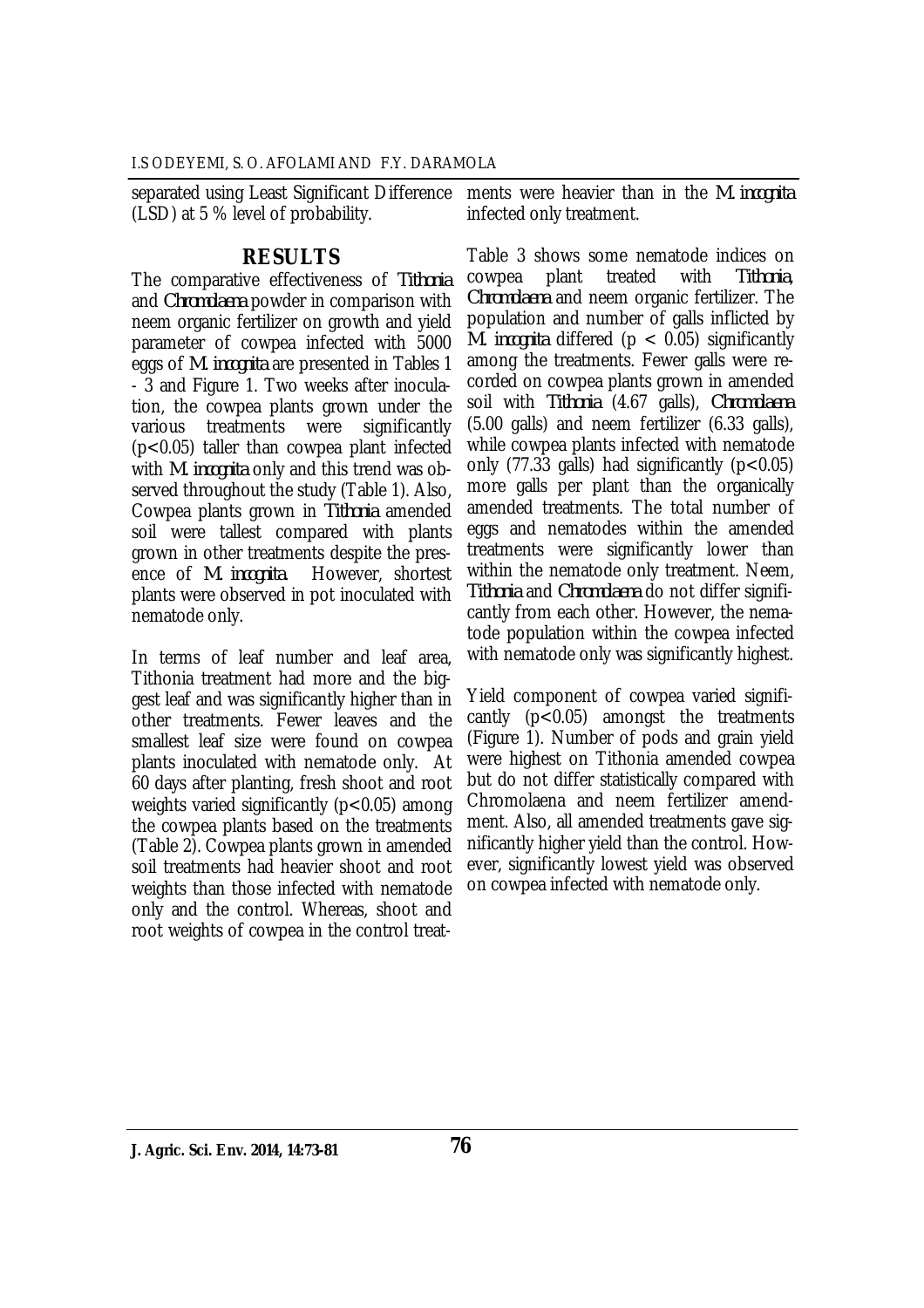#### EVALUATION OF *TITHONIA DIVERSIFOLIA* AND *CHROMOLAENA ODORATA* ...

|  |  |                        | Table 1: Effects of Tithonia and Chromolaena powders, and neem fertilizer on |  |  |  |
|--|--|------------------------|------------------------------------------------------------------------------|--|--|--|
|  |  |                        | plant height, leaf area and number of leaf per plant of cowpea infected with |  |  |  |
|  |  | Meloidogyne incognita. |                                                                              |  |  |  |

|                   | Mean Plant height (cm) |                                   |       |
|-------------------|------------------------|-----------------------------------|-------|
| <b>Treatments</b> | 2WAI*                  | 4WAI                              | 6WAI  |
| Tithonia          | 33.26                  | 66.15                             | 95.13 |
| Chromolaena       | 29.62                  | 49.83                             | 77.10 |
| <b>Neem</b>       | 29.27                  | 39.73                             | 60.40 |
| Nematode only     | 21.77                  | 27.12                             | 34.53 |
| Control           | 23.64                  | 40.80                             | 61.14 |
| LSD (0.05)        | 16.70                  | 12.8                              | 14.6  |
|                   |                        | Mean Leaf Area (cm <sup>2</sup> ) |       |
| <b>Treatments</b> | 2WAI                   | 4WAI                              | 6WAI  |
| Tithonia          | 72.3                   | 78.46                             | 79.82 |
| Chromolaena       | 58.5                   | 65.76                             | 72.43 |
| <b>Neem</b>       | 56.56                  | 60.30                             | 62.63 |
| Nematode only     | 43.07                  | 45.59                             | 46.90 |
| Control           | 46.32                  | 60.10                             | 62.38 |
| LSD(0.05)         | 10.72                  | 18.14                             | 16.66 |
|                   |                        | Mean Number of leaf per plant     |       |
| <b>Treatments</b> | 2WAI                   | 4WAI                              | 6WAI  |
| Tithonia          | 20.20                  | 38.80                             | 46.60 |
| Chromolaena       | 14.80                  | 29.75                             | 38.75 |
| <b>Neem</b>       | 16.50                  | 27.50                             | 38.00 |
| Nematode only     | 11.50                  | 15.50                             | 20.75 |
| Control           | 12.60                  | 20.20                             | 29.60 |
| LSD(0.05)         | 4.8                    | 16.70                             | 14.80 |

WAI – Weeks after inoculation

**Table 2: Fresh shoot and root weights of cowpea plant as influenced by** *M. incognita* **infection and soil amendment with T***ithonia***, C***hromolaena* **and neem fertilizer.**

| <b>Treatments</b> | Shoot weight (g) | Root weight (g) |
|-------------------|------------------|-----------------|
| Tithonia          | 61.78            | 11.33           |
| Chromolaena       | 49.75            | 10.46           |
| <b>Neem</b>       | 40.02            | 11.44           |
| Nematode only     | 23.22            | 4.31            |
| Control           | 45.24            | 10.44           |
| LSD(p<0.05)       | 13.40            | 3.46            |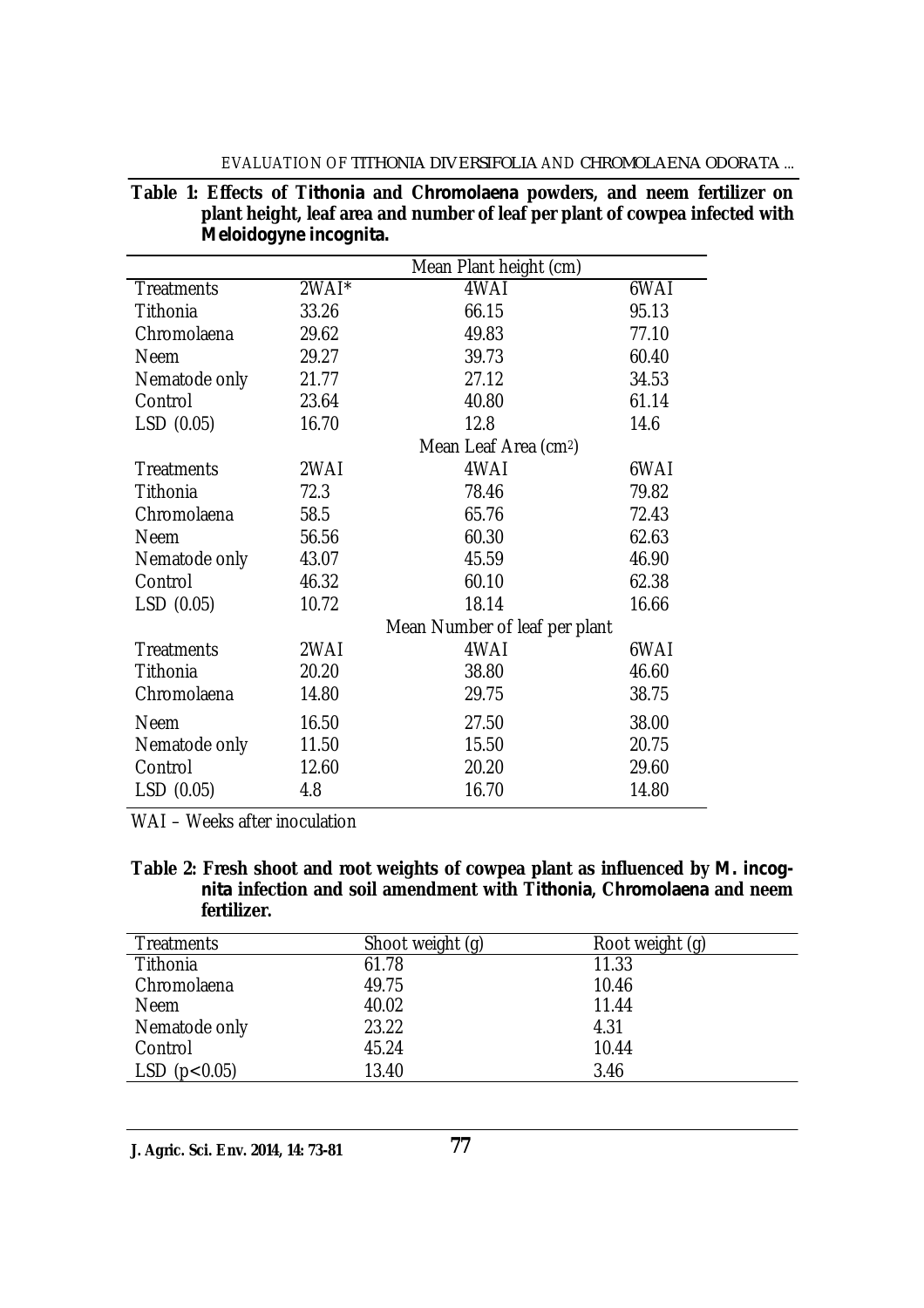#### I.S. ODEYEMI, S. O. AFOLAMI AND F.Y. DARAMOLA

| Table 3: Mean number of galls and population of <i>M. incognita</i> on cowpea treated |  |                                                |  |  |
|---------------------------------------------------------------------------------------|--|------------------------------------------------|--|--|
|                                                                                       |  | with Tithonia, Chromolaena and neem fertilizer |  |  |

| <b>Treatments</b> | Mean galls | Eggs in root | Juveniles in soil | Reproduction<br>Factor |
|-------------------|------------|--------------|-------------------|------------------------|
| Tithonia          | 4.67       | 24           | 160               | 0.036                  |
| Chromolaena       | 5.00       | 30           | 293               | 0.064                  |
| <b>Neem</b>       | 6.33       | 49           | 130               | 0.035                  |
| Nematode only     | 77.33      | 1330         | 9240              | 2.11                   |
| LSD(0.05)         | 25.17      | 71.17        | 56.34             | 0.21                   |



**Figure 1: Effects of T***ithonia***,** *Chromolaena* **and neem fertilizer soil amendment on yield of cowpea infected with** *M. incognita*

### **DISCUSSION**

The efficacy of *Tithonia* and *Chromolaena* powder was compared with neem fertilizer for suppression of root-knot nematode disease caused by *M. incognita* on cowpea*.* Significant reduction in growth and yield of cowpea was observed as a result of the

negative effect of *M. incognita.* This was earlier documented by Odeyemi 2004 and Odeyemi and Afolami 2008 that stunted growth, fewer pods and significant reduction in grain yield are symptoms of *M. incognita*  infection on cowpea.

**J. Agric. Sci. Env. 2014, 14: 73-81**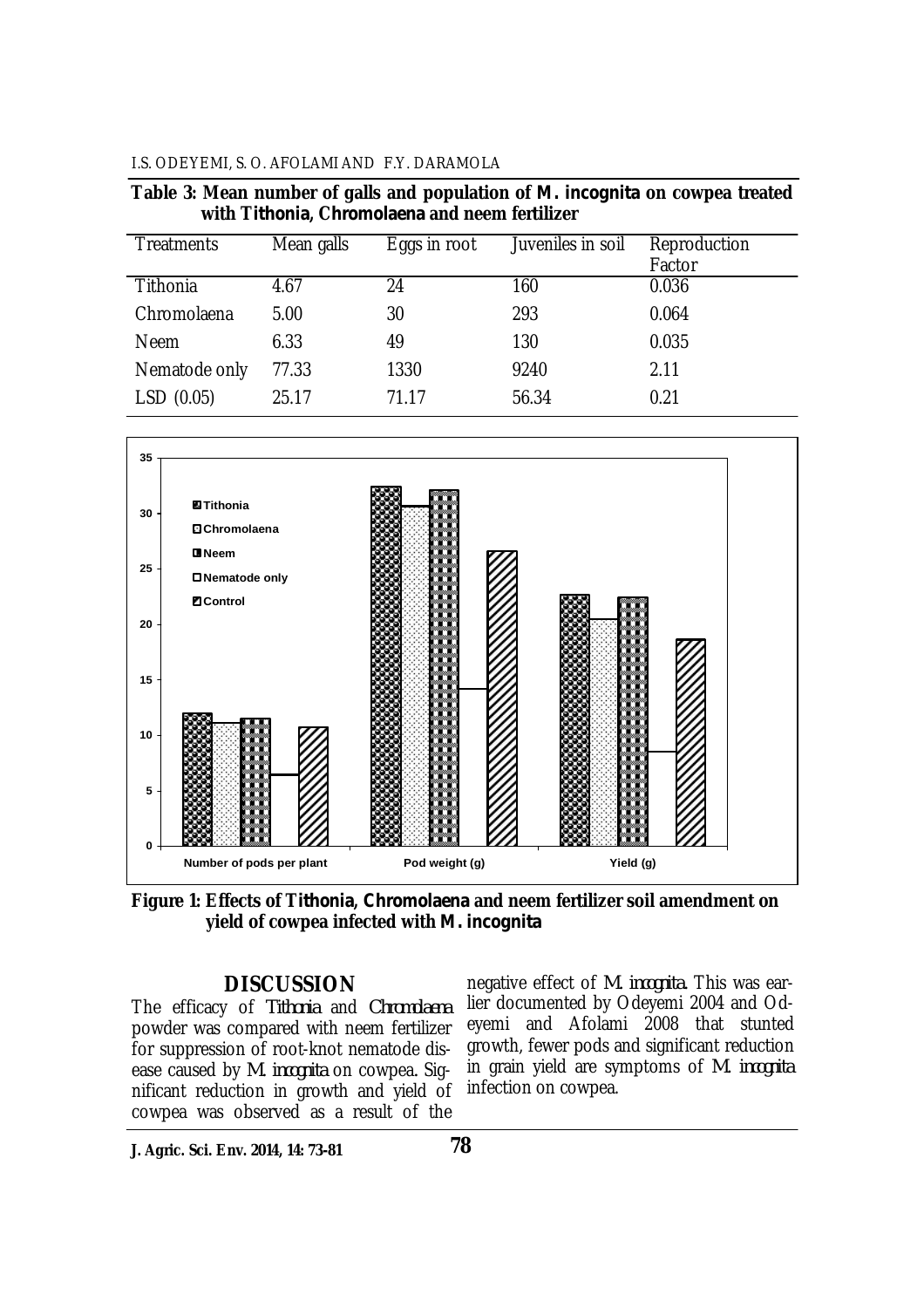Soil amendment with *Tithonia* and *Chromolaena* powders along with neem organic fertilizer improved growth and yield of cowpea probably due to addition of nutrients to the soil (Atungwu, 2011) in addition to physical improvement of soils and their release of nematicidal compounds that are known to suppress nematodes, especially *M. incognita* in the soil (Odeyemi and Halliday, 2012; Odeyemi and Adewale, 2011; Fatoki and Fawole, 2000).

The comparative effectiveness of *Tithonia* and *Chromolaena* powder on *M. incognita* suppression on cowpea and subsequent improvement in growth and yield of cowpea favourably as the neem fertilizer postulate these plant materials as a good source of plant nutrients in the soil thereby not only suppressing M. incognita but at the same time improving crop growth and yield (Apori *et al.,* 2000; Gachengo *et al.*1999).

### **CONCLUSION**

This study demonstrated that powder of *Tithonia diversifolia* and *Chromolaena odorata* exhibited nematicidal properties on *M. incognita*, released nutrient into the soil and subsequently increased cowpea growth and yield. Thus suggesting these plant materials as new composting materials for local farmers and are likely to become a good and cheap source of raw materials for organic fertilizer production with potential for root knot nematode suppression. .

# **REFRENCES**

**Adesiyan, S.O., Cavaness, F.E., Adeniyi, M.O. , Fawole, B**. 1990. *Nematode Pests of Tropical Crops*. Heinemann Educational Books (Nigeria) Limited; Ibadan, Nigeria. 114pp.

**Apori, S.O., Long, R.J, Castro, F.B., Or-**

**J. Agric. Sci. Env. 2014, 14: 73-81 79**

**skov, E.R**. 2000. Chemical composition and nutritive value of leaves and stems of tropical weed Chromolaena odorata. *Grass Forage Science*. 55(1): 77–81.

**Atungwu, J.J., Kehinde, L.O.** 2008**.** Evaluation of organic based fertilizer as an alternative to furadan in the management of *Meloidogyne incognita* on soybeans in Nigeria. *International Journal of Nematology*, 18, 61–65.

**Atungwu, J.J.,** 2006. Comparative efficacy of furadan and host resistance in the management of *Meloidogyne incognita* on soybean genotype: Effect on plant growth and yield. *Nigerian Journal of Plant Protection*, 23, 69–78.

**Atungwu, J.J., Olabiyi, T.I. Olatunji, J.O. & Fasanu A.** 2011. Assessment of varietal resistance and two organic fertilizers in the management of southern root-knot nematode in soyabean (*Glycine max*). *Biological Agriculture and Horticulture*, 27: 231–239.

**Babatola, J.O., Omotade, M.A.**1991. Chemical control of the nematode pests of cowpea, (Vigna unguiculata (L) Walp). *Crop Protection* 10:131- 134.

**Brader, S.A.** 2002. Biocontrol of brown blotch of cowpea caused by *Colletotrichum truncatum* with *Trichoderma viride*. *Crop Protection* 15(7): 633–636.

**Bridge, J.C.** 1981. Nematodes. In: *Pest Control in Tropical Grain Legumes*. Word, A., Mercer, S.L. & Home, V. (eds.). Centre for Overseas Pest Research, London. 111-125 pp.

**Fatoki, O.K., Fawole, B.** 2000. Identification of nematicidal ingredients from neem leaves, Siam weed leaves and roots. *African Journal of Plant Protection*. 10:33–38.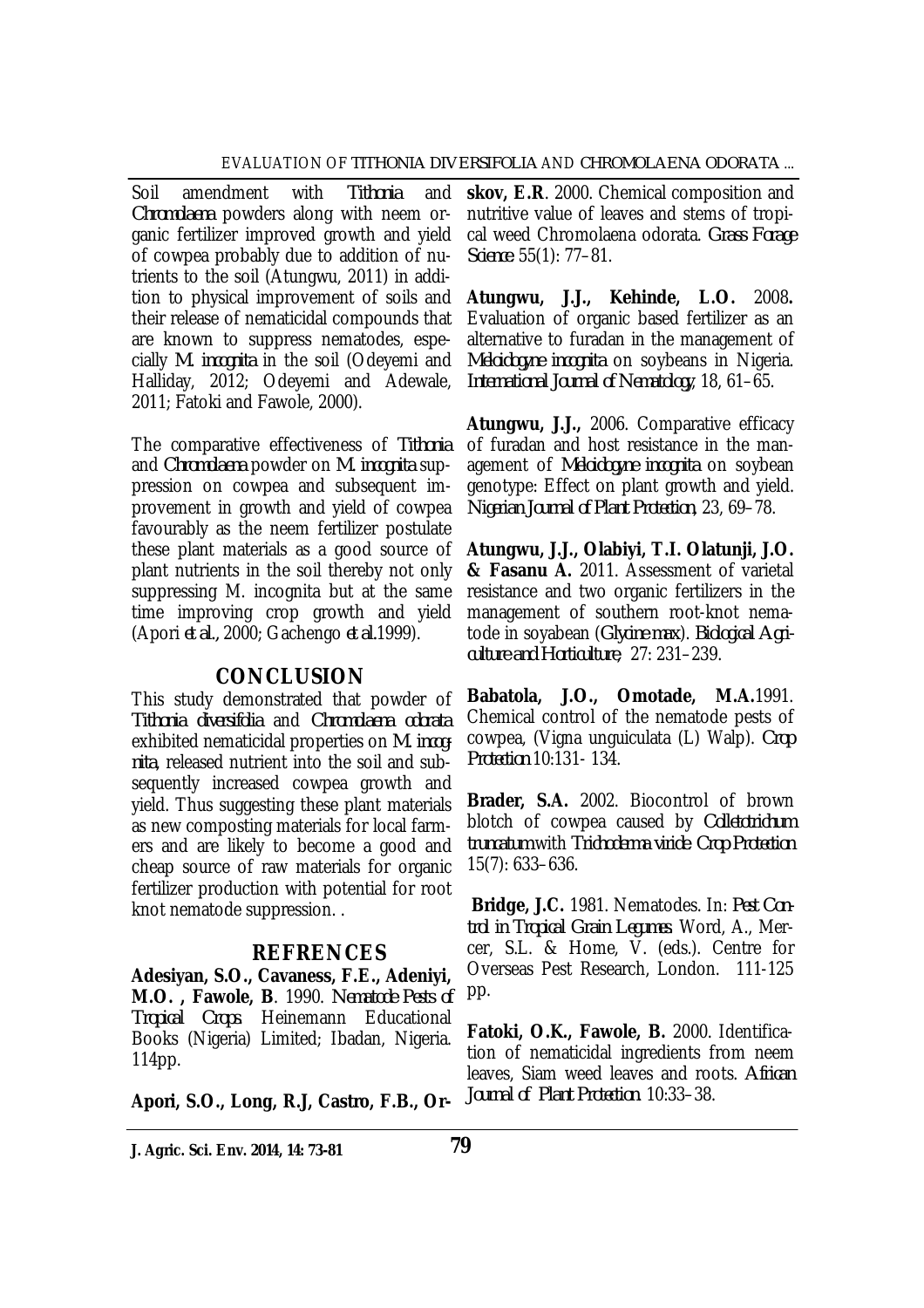**Gachengo, C.N., Palm, C.A, Jama, B., Othieno, C.** 1999. Tithonia and senna green manures and inorganic fertilizer as phosphorus sources for maize in western Kenya. *Agroforestry System*. 4: 21–36.

**Hussey, R.S., Barker, K.R.**1973. A comparison of methods of collecting for *Meloidogyne* spp., including a new technique. *The Plant Disease Reporter*, 57: 1025–1028.

**Kamenge, J., Dogumu, B., Henrot, J., Isirimah, N.O.** 1999. Soil fertility enhancement by planted tree-fallow species in the humid lowlands of Cameroon. *Agroforestry Systems* 46: 239-249.

**Linford, M. B., Yap, F. ,Oliveira, J.M.** 1938. Reduction of soil populations of roots-knoot nematodes during the composition of organic matter. *Soil Science*, 45:127- 141.

**Muleba, N., Ouedraogo, J.T., Tignegre, J.B.** 1997. Crop yield loss attributed to *Striga* infestations. *Journal of Agricultural Science.* 129: 43-48. 33.

**Odeyemi I. S., Olalekan, F. Y., Sosanya, O. S**. 2011. Effect of organic fertilizer and *Chromolaena odorata* residue on the pathogenicity of *Meloidogyne incognita* on maize. *Archives of Phytopathology And Plant Protection*, 44:11, 1046-1052.

**Odeyemi, I. S. , Adewale, K. A.** 2011. Phythonematoxic properties and nematicidal potential of *Tithonia diversifolia* extract and residue on *Meloidogyne incognita* infecting yam (*Dioscorea rotundata*). *Archives of Phytopathology and Plant Protection*, 44 (18): 1745- 1753.

**Odeyemi, I.S., Afolami, S.O.** 2008. Host status of three *Vigna unguiculata* (L) Walp Varieties to *Meloidogyne incognita* (Kofoid and White) Chitwood and the Consequence on Yield. *Nigerian Journal of Plant Protection*. 25: 1 - 7.

**Odeyemi, I.S.** 2004. Effect of *Glomus mosseae* (Nicol and Gerd.) Gerd. And Trappe on the pathogenicity of *Meloidogyne incognita* (Kofoid and White) Chitwood on Cowpea, *Vigna unguiculata* (L) Walp. M. Agric. Dissertation. University of Agriculture, Abeokuta, Nigeria. 204 pages

**Odeyemi, I.S.** 2011. Assessment of *Chromolaena odorata* (L.) King and Robison Fallow for sustainable nematode pest management in maize (*Zea mays*) production. Ph.D. thesis. University of Agriculture, Abeokuta, Nigeria. 239 pages.

**Odeyemi, I.S., Afolami, S. O., Halliday, D. J**. 2012. Evaluation of Some Tropical Weeds For The Suppression of *Meloidogyne Incognita. Nigerian Journal of Plant Protection*. 111 -116 pp..

**Ogunfowora, A.O.** 1976. Research on *Meloidogyne* species at IAR&T, Moor plantation, Ibadan. In: Proceedings of the 1st Research Planning Conference on Root-Knot Nematodes, Meloidogyne species: Region IV, IITA, Ibadan, 7th – 11th June, 1976.

**Olowe, T.O.** 1992. Economic importance of nematode of legume and cereal crops in Nigeria. Proceedings of the first regional symposium on the biology and control of nematode pests of food crops in Africa 26– 29 July; 1992.

**Renco, M., D'Adabbo, T., Sasaneilli, N., Papajova, I.** 2007. The effect of five com-

**J. Agric. Sci. Env. 2014, 14: 73-81 80**